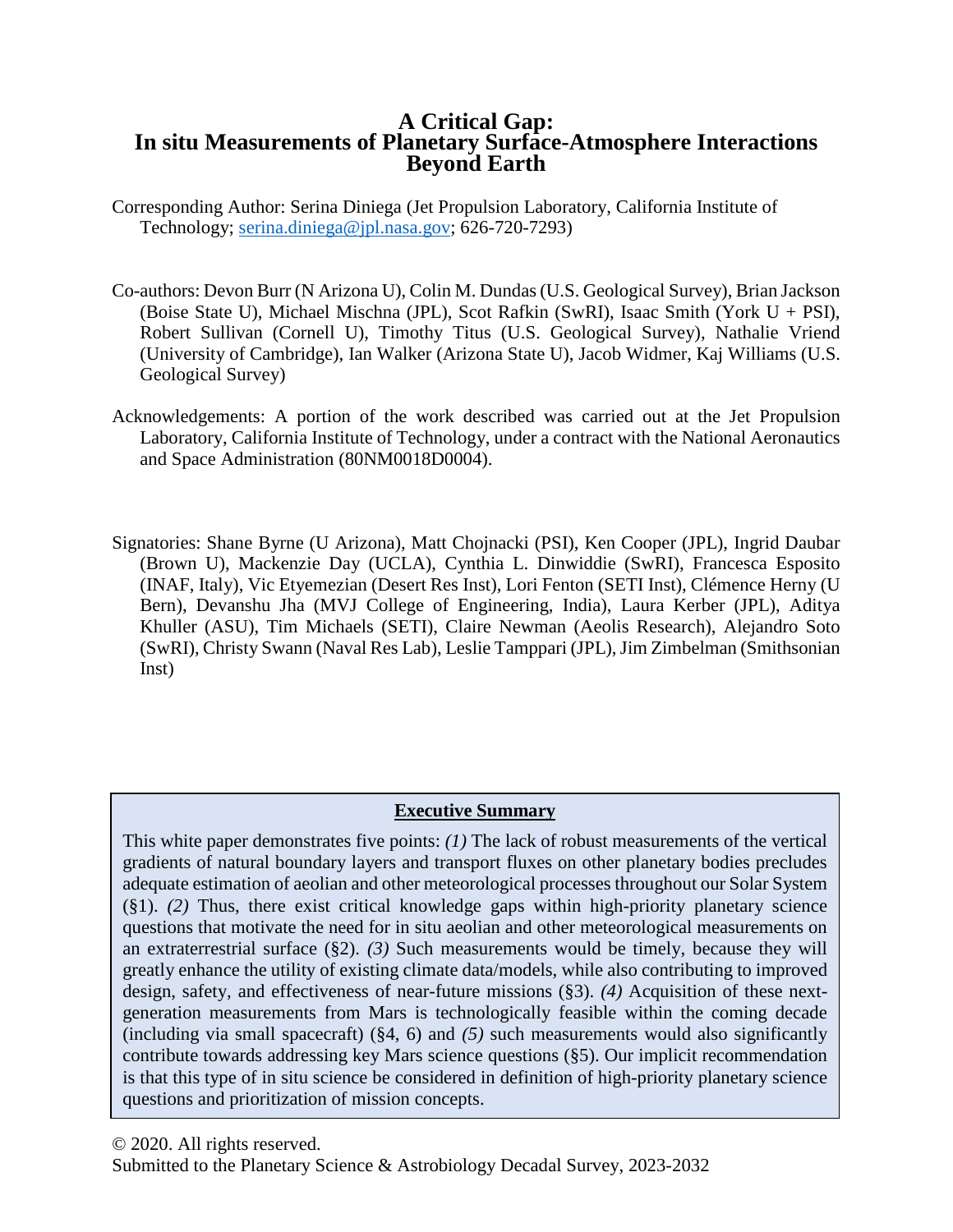## **1. Importance of Surface-Atmosphere Interactions in Planetary Science**

**Surface[\\*-](#page-1-0)atmosphere interactions, resulting in the exchange of volatiles and transport of sediments (sand and dust) and volatiles, are key active processes on all rocky planetary bodies, even those hosting only a transient and/or thin "atmosphere."** These interactions help shape planetary landscapes, affect the sources/sinks of crucial atmospheric constituents, and influence climatological and meteorological dynamics. All of these connections affect interpretation of observed or modeled geology and climate, identification of potentially habitable environments, and our understanding of a planetary body's history (Table 1). Terrestrial processes are intensively studied via numerical modeling that integrates the results from laboratory studies and field investigations of driving conditions and resultant activity, along with measurement of the relevant landforms. This incorporation of in situ measurements has resulted in robust testing and calibration/refinement of the surface-atmosphere interaction process models, in Earth conditions. Such testing and refinement have, so far, not been possible in other planetary environments.

**Table 1:** Some high-priority planetary studies that reply upon surface-atmosphere interaction process models.

| <b>Models</b>                                                                                                                                                                                                                                                                                                                                                                                                                       | <b>Studies</b>                                                                                                                                                                                                                                                                  |  |
|-------------------------------------------------------------------------------------------------------------------------------------------------------------------------------------------------------------------------------------------------------------------------------------------------------------------------------------------------------------------------------------------------------------------------------------|---------------------------------------------------------------------------------------------------------------------------------------------------------------------------------------------------------------------------------------------------------------------------------|--|
| (e.g.,                                                                                                                                                                                                                                                                                                                                                                                                                              | <b>Aeolian processes</b> create bedforms  the sources/amounts of aerosols – shown to be key<br>ripples and dunes), shape inputs in climate modeling in general and including<br>landscapes via erosion, and deposit generation of large dust storms (e.g., Mars, Titan, Earth). |  |
| material that creates sedimentary rock<br>records, providing<br>clues to<br>past<br>environments.                                                                                                                                                                                                                                                                                                                                   | estimations of exhumation rates, which are important for<br>biosignature detection and sampling strategies (e.g.,<br>Mars <sup>1</sup> ), potential release of volatiles (e.g., Mars <sup>2</sup> ) as well as                                                                  |  |
| Lacking a tested quantitative model<br>of how to connect specific atmospheric                                                                                                                                                                                                                                                                                                                                                       | interpretation of excavated landscapes (e.g., Gale Crater,<br>$Mars3$ ).                                                                                                                                                                                                        |  |
| (e.g., pressure, wind speeds) and<br>surface conditions to the erosion and<br>transport of dust and sand brings<br>uncertainty into                                                                                                                                                                                                                                                                                                 | planetary protection studies regarding the source and<br>transport of biological hazards (e.g., Mars <sup>4,5</sup> ).                                                                                                                                                          |  |
|                                                                                                                                                                                                                                                                                                                                                                                                                                     | interpretations of bedforms, which are unique records of<br>local surface and atmospheric conditions in the present or<br>very recent past, over a range of spatial and temporal<br>scales (e.g., Venus, Titan, Earth, Mars, Pluto, a comet <sup>6</sup> ).                     |  |
|                                                                                                                                                                                                                                                                                                                                                                                                                                     | planning for mission operations (e.g., Mars, Titan)                                                                                                                                                                                                                             |  |
| The<br>methods<br>of<br>and<br>rates<br>atmosphere-surface<br>-regolith<br>or<br>exchange of volatiles are important<br>controls on surface activity, distribution<br>and preservation of subsurface water<br>ice, crucial unknowns within models of<br>sublimation<br>landforms<br>(e.g.,<br>thermokarst), and contributors to the<br>related<br>atmospheric<br>system<br>and<br>processes.<br>Lacking a tested quantitative model | estimations of a planetary body's global volatile budget<br>- often crucial for determining the body's geologic history<br>and formative conditions (e.g., Ceres/Vesta, Mars).                                                                                                  |  |
|                                                                                                                                                                                                                                                                                                                                                                                                                                     | determining the stability of surface ice deposits - needed<br>to determine how deposits leading to e.g., polar cap growth<br>may build up through over many annual cycles.                                                                                                      |  |
|                                                                                                                                                                                                                                                                                                                                                                                                                                     | determining the stability of subsurface ice deposits -<br>needed to interpret such deposits as records of past<br>climate(s) and estimate their ages (e.g., Mars <sup>7</sup> ).                                                                                                |  |
|                                                                                                                                                                                                                                                                                                                                                                                                                                     | interpretations of landforms proposed to form through<br>sublimation of subsurface ice and implications for the<br>body's cryosphere (e.g., Ceres <sup>8</sup> , Vesta <sup>9</sup> , Mars <sup>10</sup> , Pluto <sup>11</sup> ).                                               |  |
| specific<br>connect<br>environmental<br>to<br>conditions to the surface volatile flux<br>brings uncertainty into                                                                                                                                                                                                                                                                                                                    | assessing potential past or present habitability on local-<br>to-global scales (e.g., Mars).                                                                                                                                                                                    |  |

For example, sand grain sizes in martian dunes remained uncertain until *Curiosity*'s in situ exploration of a dune field, which addressed a mismatch of orbital thermal inertia models predicting relatively coarse grains vs. wind tunnel studies indicating finer grains would be easier

<span id="page-1-0"></span> <sup>\*</sup> Throughout this white paper, we focus on interactions between atmospheres and solid surfaces.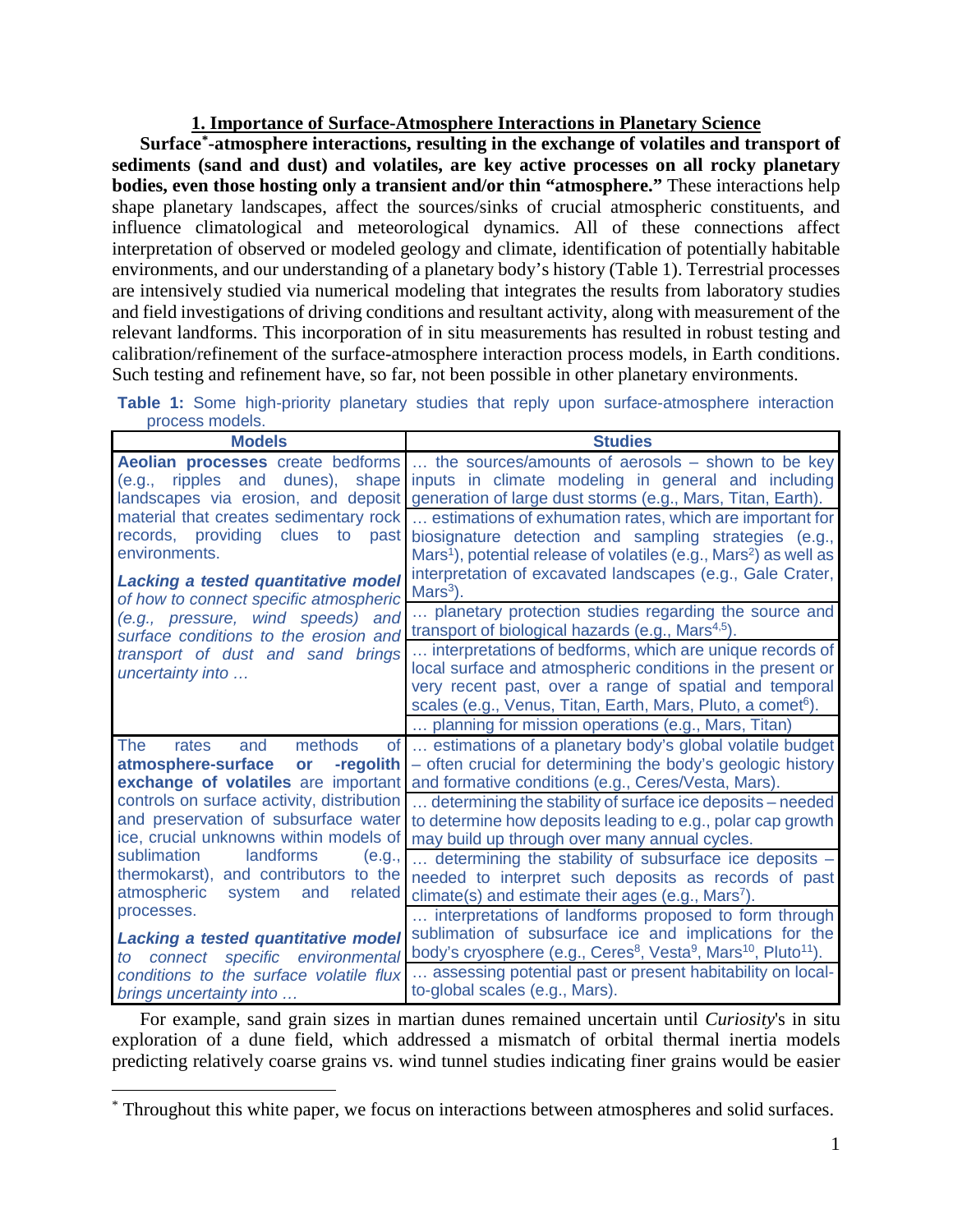to transport. Until the Mars Exploration Rovers saw sand moving in situ and the Mars Reconnaissance Orbiter tracked ripple and dune migration from orbit, it was not clear that sand transport and bedform evolution was occurring in the present martian climate<sup>6</sup>. Fundamental uncertainties remain about how factors like atmospheric density and wind speed affect dust lofting, sand saltation, and the development of bedforms—on Mars and other planetary bodies (see §2, 5 for more details). **Filling critical gaps in the universal physics of surface-atmosphere interactions requires in situ measurements on a planetary body (other than Earth) that relate atmospheric dynamics to volatile fluxes and particle mobilization, transport, and deposition.** 

## **2. Open Key Planetary Science and Fundamental Physics Questions**

The majority of our current understandings of surface-atmosphere processes have been developed for terrestrial conditions. These evolving principles can be tested for their universality by acquiring basic in situ measurements from different planetary environments. Fundamental questions that remain unaddressed for all planetary bodies (except possibly Earth) include:

- What are the minimum wind speeds that will mobilize sand and dust? How do these thresholds vary with local conditions (e.g., surface roughness, substrate cohesion, humidity, slope)?
- How does the sand saltation profile (i.e., flux and grain sizes as a function of height above ground) depend on atmospheric density and gravity?
- What is the frequency of sand and dust transport on other planetary bodies?
- By what mechanisms (e.g., wind shear, vertical vortices) is dust lofted into suspension? How much dust is lofted by each mechanism and to what heights? (In particular, what causes a convective vortex to lift dust? *InSight* has detected many convective vortices and dust appears available on the Mars surface, but they have not seen dust devils.)
- What regolith characteristics and environmental conditions control surface-atmosphere volatile exchanges?

High-resolution, high-frequency measurements of surface-atmosphere interactions on other planetary bodies would enable addressing questions such as those above, enabling testing and refinement of our current models and advancing development of cross-planet process models [see white paper (WP): Diniega et al.]. In particular, we could:

- Broaden knowledge of aeolian sediment transport physics by documenting it, in detail, in a vastly different density atmosphere: Extraterrestrial in situ "field" measurements of atmospheric boundary layer dynamics driving sand/dust and volatile transport would provide novel calibration data for models and wind-tunnel experiments. Such "ground truth" is needed to advance a cross-planet model for, e.g., sand and dust transport [also WP: Newman et al.]. Refining these aeolian process models would extend the return of numerous missions that have made observations of atmosphere-solid surface interactions and bedforms, and inform selected missions that seek to explore worlds with such interactions (e.g., Dragonfly).
- Test near-surface atmospheric and meteorological dynamics models: A key example of a model untested outside of Earth is the one used to estimate turbulent eddy fluxes (which result in the exchange of energy, momentum, and quantities like dust, water, and other chemical species between the surface and atmosphere). On Earth, turbulent fluxes can be directly calculated from correlated, high frequency measurements of the 3D wind components and the quantity of interest; such fluxes are also related to large-scale (and more easily measured) quantities such as the vertical gradient of temperature and the vertical gradient of the horizontal wind (i.e., the wind shear). Terrestrial field studies have been critical in highlighting, and reducing, uncertainty in using these theoretical relationships in natural boundary layers where conditions are not idealized and vertical gradients in turbulent fluctuations often deviate from model predictions<sup>12</sup>. These same relationships are assumed in planetary studies, but have never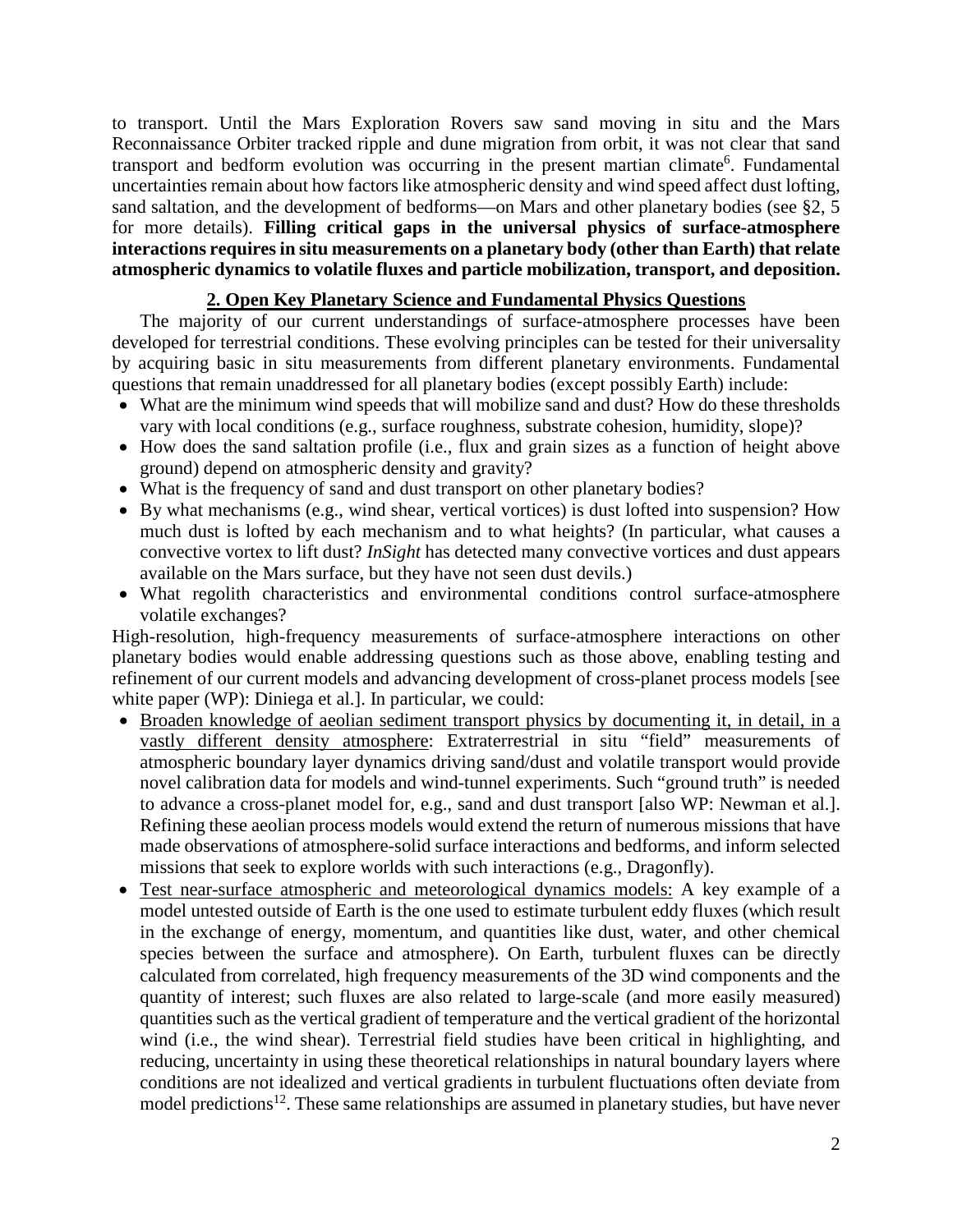been shown to extend to those environments despite those environments generally being far outside of terrestrial conditions (for example, Mars has an extremely stable nocturnal inversion and unstable afternoon convective layer).

• Develop regolith- and surface-atmosphere exchange models with respect to volatiles, including the flux rates and feedback mechanisms between trace gases and surface properties: On many worlds, sublimation of subsurface ice is thought to form landforms, such as pits (e.g.,  $Pluto<sup>11</sup>$ ) and scalloped terrain (e.g., Mars<sup>10</sup>), as well as exospheres (e.g., Ceres<sup>13</sup>). Within the martian mid-latitudes, large reservoirs of near-surface ice are thought to be stabilized under an insulating, desiccated coating of dust/regolith, but how that ice got there, how long it has been preserved, and what sort of climate record it may contain are not known yet. In addition to ice, regolith can harbor adsorbed water, brine, pre-melted liquids at mineral-ice and ice-grain interfaces, or hydrous minerals (bound molecular  $H_2O$ )—all of which have the potential to exchange  $H_2O$  with the atmosphere via processes partially dependent on local relative humidity and temperature conditions. Interpretations of sublimation thermokarst landforms or buried ice deposits as climate records, estimation of the lag needed to preserve ice (also of relevance for human exploration<sup>4,14</sup>), or estimation of the water available to induce mineralogical alteration or visible surface change (e.g., martian RSL<sup>15</sup>) are reliant upon models of regolith-atmosphere exchange processes and rates that remain untested within an extraterrestrial environment.

#### **3. The Critical Gap: Planetary In Situ Aeolian and Other Meteorological Measurements**

In situ measurements of **sediment** lofting/entrainment and transport and **volatile** atmosphereregolith exchange (including surface water ice/vapor phase changes and transport), with concurrent measurements of potential meteorological drivers and geologic environmental controls, are needed to constrain models of the fundamental physical processes involved with surfaceatmosphere interactions at the grain and landform scales. Such measurements are generally achieved on Earth via aeolian and meteorological field studies (Figure 1).

In this white paper, we start from an analogous "field investigation" approach and focus on measurements that could be made by a single landed station. Having just one aeolian/ meteorological station to acquire a full suite of in situ measurements would present a huge science advancement. Sending multiple small stations[†](#page-3-0) could enable ~simultaneous collection of distributed measurements to, e.g., investigate the spatiotemporal variability of sediment transport during passage of a storm front or map the wind field and trace gases through a crater's topography. Our list of needed measurements (Table 2) has been derived from multiple discussions with terrestrial and planetary science experts focused on *(1)* planetary science climate and surface process investigations based on models, observations, and wind tunnel/laboratory experiments; *(2)* terrestrial field studies that are connected with process models; *(3)* collection of in situ data by Mars rovers; and *(4)* aeolian and meteorological instrument developers. It also builds on decades of discussion within the planetary atmospheric and aeolian communities and recent communitybased studies that outline priorities (most recently the MEPAG-chartered Ice and Climate Evolution Science Analysis Group<sup>16</sup>, WP: Newman et al.). The highest priority in situ measurements for a given planetary target would be those expected to change through diurnal and seasonal trends, or during discrete events that drive volatile/sediment flux (e.g., a large wind gust).

<span id="page-3-0"></span> $\dagger$  A slightly different set of investigations and related measurements may be prioritized with a network of lander/rover/orbiter(s) for an integrative study of a specific region (such as through a crater or full atmospheric profile) or to gather a "global" look at surface meteorological and aeolian conditions (e.g., as in the PMCS MOSAIC mission concept or NF3 concept from ICE-SA $G^{16}$ ).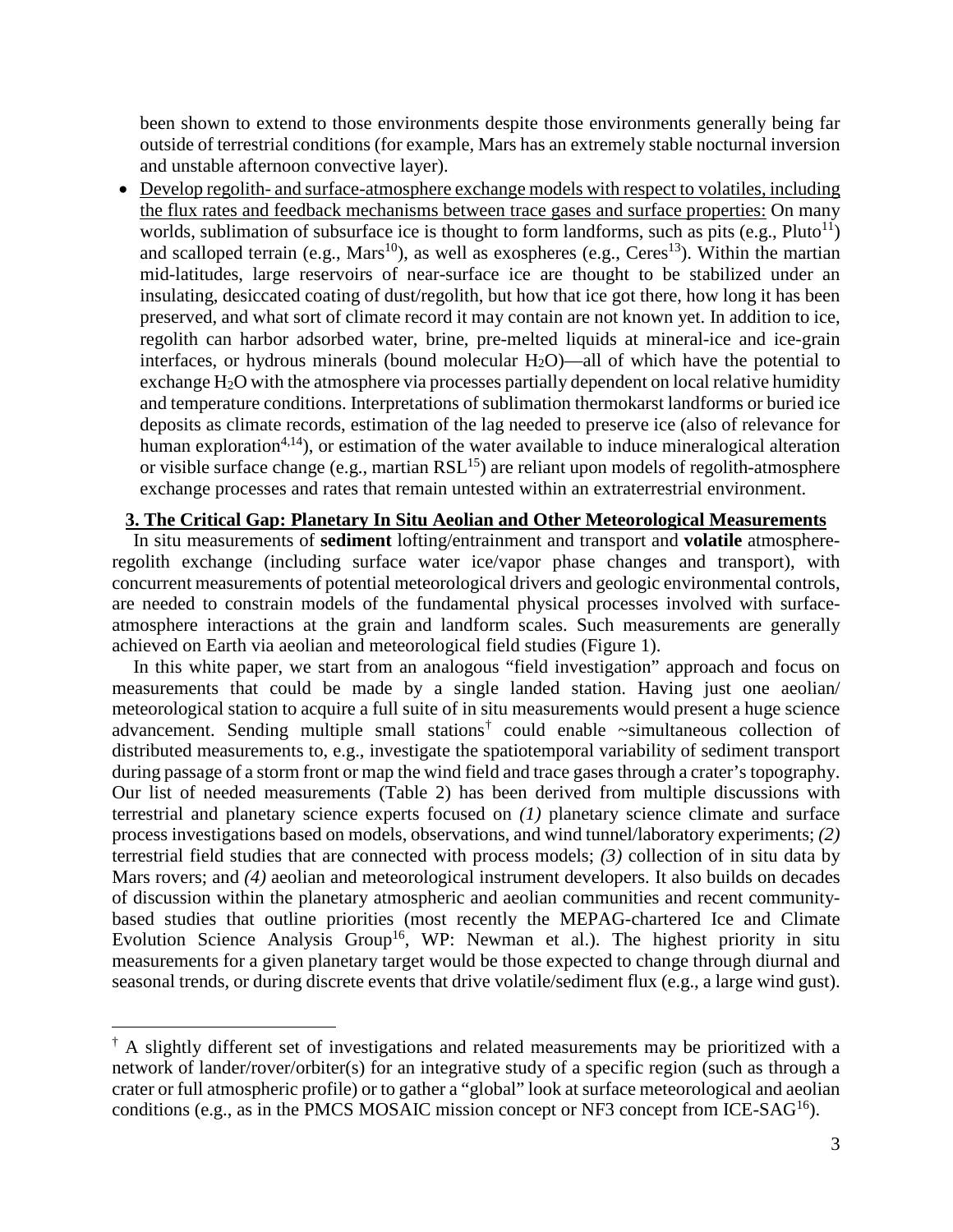**Figure 1:** Decades of terrestrial aeolian and meteorological field studies have yielded robust instrument deployment and measurement collection methodologies, which can be used to optimize analogous planetary studies. Shown here are dust/sand/wind sensors (in fore- & background clusters) and an instrumented mast (background), deployed at Pismo Beach, CA, to determine the rate and sources of dust emissions. Similar methodologies and instruments could be deployed on another planetary surface to address the same question. Image provided by Ian Walker (ASU).



Key operational considerations include that *(1)* investigation-related measurements should be collected close together in time and space, as even small differences could obfuscate physical correlations (e.g., between an atmospheric eddy and upwelling of water vapor); *(2)* observations need to be sufficiently frequent to detect and characterize key "events," such as a large wind gust or passing dust devil; and *(3)* accommodation of the instruments should be carefully designed as the spacecraft can easily perturb the environment of interest—such as creating a thermal plume, blocking sand transport, or diverting the local winds.

## **4. Why Mars is the Suggested Target**

We suggest that Mars is a prime target for acquiring these needed in situ observations in the next decade, for six reasons. First, Mars' atmospheric, surface, and planetary conditions are different enough from Earth's to test and stretch terrestrial study-based models, but similar enough that the terrestrial models are a reasonable starting point. Second, Mars has recognized wide-spread sediment transport and seasonal and diurnal volatile cycles [WP: Dundas et al.; Newman et al.] as well as a strong role of dust within climate variability [WP: Newman et al.]. Many volatile-driven processes and related landforms have also been identified, and in many cases, these are tied to present-day activity [WP: Dundas et al.] or to recent climate conditions driven by Mars' wellstudied obliquity cycles [WP: Becerra et al., Smith et al.].

Third, decades of previous investment have yielded ample geologic and atmospheric contextual information and models that will greatly enhance the ability to interpret new in situ measurements within the broader geologic and atmospheric/climatological context, including:

- Global imaging of aeolian bedforms (from orbit: measure many dunes and ripples (>1m wavelength), and from rovers: observe smaller ripples and dunes, for a few locations) and some migration rates;
- Maps of areas where near-subsurface ice is likely (based on geomorphological markers, visible exposure, or subsurface sounding), and a qualitative understanding of climate cycles that would lead to redistribution of ice and mobile sediments;
- Maps of areas with present-day seasonal and diurnal frosts (and in some cases discrimination between types of frost and/or abundance estimates) and maps of related landforms;
- Global/seasonal wind patterns and a coarse understanding of what wind speeds are possible and that move sediment (from extensive modeling and limited in situ measurements);
- Measurements and models of upper atmosphere broadscale dynamics and aerosol/water content, through seasons and a few Mars years;
- Observations of dust devils, dust storms, and surface/atmospheric dust distribution; *and*
- Extensive datasets and experience in characterizing a specific landing area's surface topography, composition, and surface roughness—enabling in situ measurements to be placed into the local, regional, and global geologic context.

However, existing in situ aeolian and other meteorological data are insufficient to robustly answer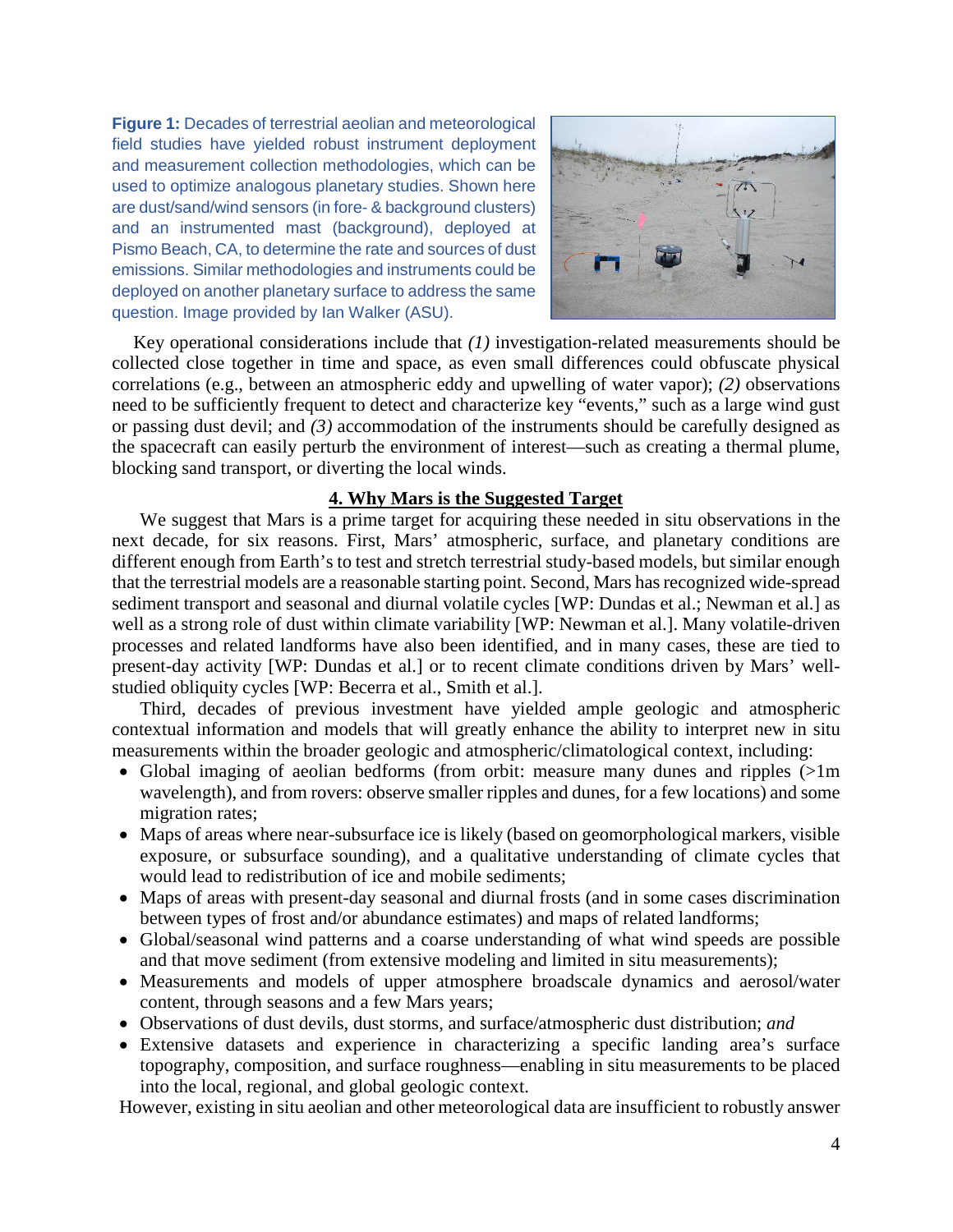| <b>Science Investigation</b>                                                                                                                                                                                                                                                    |                                                          | <b>In situ Measurements</b>                                                                                                                                                        |
|---------------------------------------------------------------------------------------------------------------------------------------------------------------------------------------------------------------------------------------------------------------------------------|----------------------------------------------------------|------------------------------------------------------------------------------------------------------------------------------------------------------------------------------------|
| <b>Responses</b><br>Measure the<br>surface-<br>atmosphere<br>fluxes of sand,<br>dust, volatiles,<br>heat, and<br>momentum.                                                                                                                                                      | <b>Volatiles</b>                                         | Absolute concentration                                                                                                                                                             |
|                                                                                                                                                                                                                                                                                 | <b>Dust</b>                                              | Local surface dust erosion & deposition rates                                                                                                                                      |
|                                                                                                                                                                                                                                                                                 |                                                          | Lofted dust flux and grain sizes                                                                                                                                                   |
|                                                                                                                                                                                                                                                                                 | Sand                                                     | Surface sand erosion & deposition rates                                                                                                                                            |
|                                                                                                                                                                                                                                                                                 |                                                          | Saltation profile: Number and sizes of grains in motion, as a function<br>of height                                                                                                |
|                                                                                                                                                                                                                                                                                 | <b>Heat</b>                                              | Temperature profile                                                                                                                                                                |
|                                                                                                                                                                                                                                                                                 |                                                          | Net downwelling & upwelling radiation                                                                                                                                              |
|                                                                                                                                                                                                                                                                                 | <b>Momentum</b>                                          | Horizontal wind measurements from at least three heights - to derive<br>surface shear stress; of frequency to determine "average"<br>velocities and the gust velocity distribution |
| <b>Drivers</b><br>Meteorologi<br>Determine the<br>controls on<br>$(+$ winds,<br>mechanisms<br>above)<br>that lead to<br>sediment,<br>volatiles, and<br>heat being<br>moved from<br><b>Surface</b><br>the surface<br><b>Controls</b><br>into the<br>atmosphere &<br>transported. | cal Controls                                             | Atmospheric temperature and pressure - to derive atmospheric<br>density                                                                                                            |
|                                                                                                                                                                                                                                                                                 | Atmospheric composition (including trace gases/humidity) |                                                                                                                                                                                    |
|                                                                                                                                                                                                                                                                                 | Surface pressure and temperature                         |                                                                                                                                                                                    |
|                                                                                                                                                                                                                                                                                 |                                                          | Turbulence (i.e., high-frequency 3D wind measurements)                                                                                                                             |
|                                                                                                                                                                                                                                                                                 |                                                          | Vortices/dust devils: number/frequency, surface shear stress, and<br>amount of dust carried                                                                                        |
|                                                                                                                                                                                                                                                                                 |                                                          | Overhead clouds, coverage, characteristics, and altitude                                                                                                                           |
|                                                                                                                                                                                                                                                                                 |                                                          | Grain size distribution on the near-by surface                                                                                                                                     |
|                                                                                                                                                                                                                                                                                 |                                                          | Grain properties (e.g., angularity, composition, electrostatics)                                                                                                                   |
|                                                                                                                                                                                                                                                                                 |                                                          | Local surface topography, geology type (e.g., bedrock exposure,<br>dust cover), and surface roughness elements                                                                     |
|                                                                                                                                                                                                                                                                                 |                                                          | Local surface mechanical and thermoconductive properties (e.g.,<br>cohesion, thermal inertia)                                                                                      |

**Table 2:** Aeolian and meteorological information needed to fill critical gaps.

surface-atmosphere interaction questions as no dedicated sediment sensors were included in past missions and the meteorological instruments flown were not well accommodated or designed to be part of a comprehensive aeolian/meteorological experiment<sup>4,16</sup>. Recent community-based reports<sup>16,17</sup> have highlighted the continued need for such measurements, in particular wind and water vapor fluxes from the surface and up through the planetary boundary layer (PBL) on Mars, and show that such measurements could potentially be achieved via a small spacecraft.

Fourth, the past and current focus on Mars science and human exploration has yielded important advancements in relevant mission and instrument technologies (discussed further in §6). Fifth, commercial and international interest in sending spacecraft to Mars along with Mars' relatively close proximity to Earth suggest that ample access opportunities will exist over the next decade, especially for small spacecraft that do not need a dedicated launch vehicle.

Sixth, accomplishment of such a mission in the near-term would enhance interpretation of in situ Titan observations by *Dragonfly* as well as orbital and in situ data from ongoing and past planetary missions that have mapped wind- and sublimation-driven landforms and monitored atmospheric/climate and surface activity [WP: Diniega et al.]. In addition to direct observations of surface-atmosphere interactions on two planets (Earth and Mars), we also would then have in situ information from three planetary bodies with a range of atmospheric densities (low to high: Mars, Earth, and Titan). Comparative analyses of relevant landforms, atmospheric and surface conditions, and evidence of surface activity on these three worlds would enable very robust testing of cross-planet surface-atmosphere interaction models.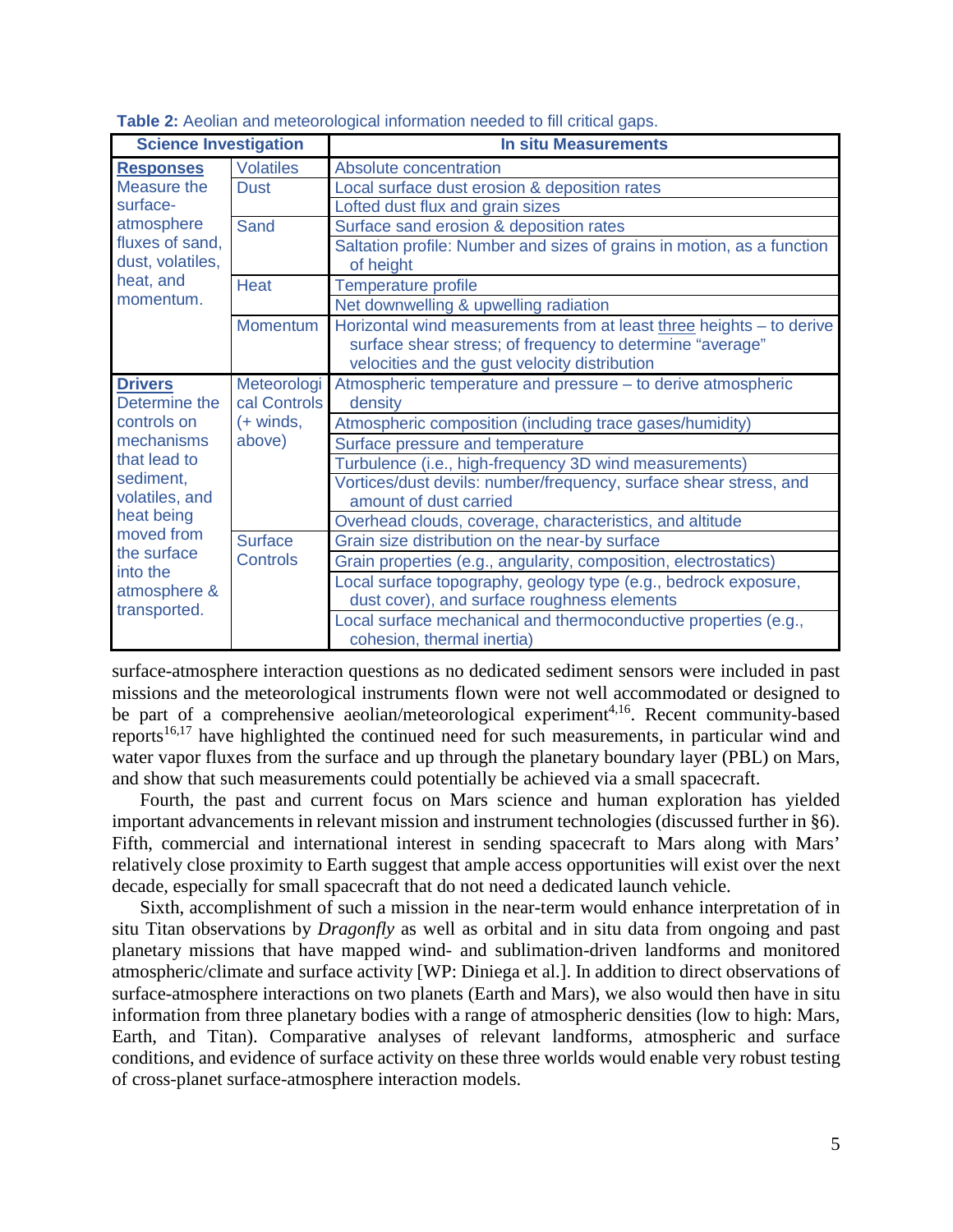## **5. Open Key Mars Science Questions**

In addition to the above Planetary Science high-priority questions (§2), an advancement in our understanding of how surface and atmosphere conditions and processes generate sediment and volatile flux on Mars would contribute significantly to several areas in Mars science, including:

- *Understanding how atmospheric processes have and continue to influence the observed sedimentary record and the Mars surface*: On Mars, numerous observations and studies of extensive surface sediments and sedimentary deposits have demonstrated the important role of the atmosphere in Mars' sedimentary cycle. Wind-blown sand forms dunes and ripples and, as an agent of abrasion, erodes bedrock and creates dust; saltating sand also lofts dust. Windblown dust can be transported high into the atmosphere and which mantles much of the martian surface. Ancient bedrock reveals that wind-blown sand dunes and sand sheets left deposits across a water-influenced landscape<sup>18</sup>. Our ability to examine ancient sedimentary rocks on Mars and possible evidence of habitable environments [WP: Horgan et al.], especially those in which the geomorphic expression of the paleoenvironment has been etched from the surface (e.g., Jezero and Eberswalde Craters), depends on identification of how sediments were deposited and estimation of erosion by sand abrasion. In particular, determining the abrasion rates and the ultimate fate of vast amounts of material eroded from the landscape, such as occurred at Gale Crater to reveal the MSL exploration site<sup>3</sup> has profound implications for sampling strategies for preserved biosignatures<sup>1</sup>.
- *Understanding diurnal, seasonal, and annual dust/water cycles on Mars:* The dust, water, and  $CO<sub>2</sub>$  cycles are major drivers of the present climate on Mars. To better understand the radiative effects of clouds or how atmospherically deposited dust affects formation of seasonal frost, monitoring of surface and meteorological conditions is needed (ideally with global observations of clouds and the aerosol and water vapor atmospheric profile). A more robust understanding of how local-scale events lift dust from the surface and into the PBL is needed to understand how storms develop and how dust influences atmospheric circulation and vice versa [WP: Newman et al.]. A clearer understanding of how the dust and water cycles are driven and how they interact in the present atmosphere will enable atmospheric models to be refined, allowing for more confident modeling of recent past and ancient climates.
- *Enhance reliability of payload delivery to surface targets and safety of future robotic and human surface operations*: Any mission to the martian surface incurs risk due to our limited ability (compared to Earth) to predict atmospheric and surface conditions. Key knowledge is meteorological conditions from the surface to the top of the PBL. Increased understanding of diurnal and seasonal variability, under both ambient and dust storm conditions, of atmospheric wind speeds and temperature could be critical for future design of engineering solutions, such as aerobraking technologies. Measuring winds, temperature, humidity, and ice/dust aerosols at the surface—ideally concurrently with higher-altitude measurements, but at least able to be combined with existing global, high-altitude data—addresses strategic knowledge gaps as these would validate/improve meteorological models and promote advanced designs for entry, descent and landing (EDL) and surface operation systems. Additionally, characterization of the sizes, shapes, electrical/thermal conductivity, and heights achieved by wind-transported particles is important to assess the hazard potential of lofted grains to humans or machinery<sup>4</sup>.

# **6. Existing or Maturing Technologies that Enable Mars Measurement Acquisition**

Technological advances in delivery of payloads, instruments, data processing, and data collection methodology have occurred across multiple areas that make acquisition of the needed measurements very feasible in the next decade: